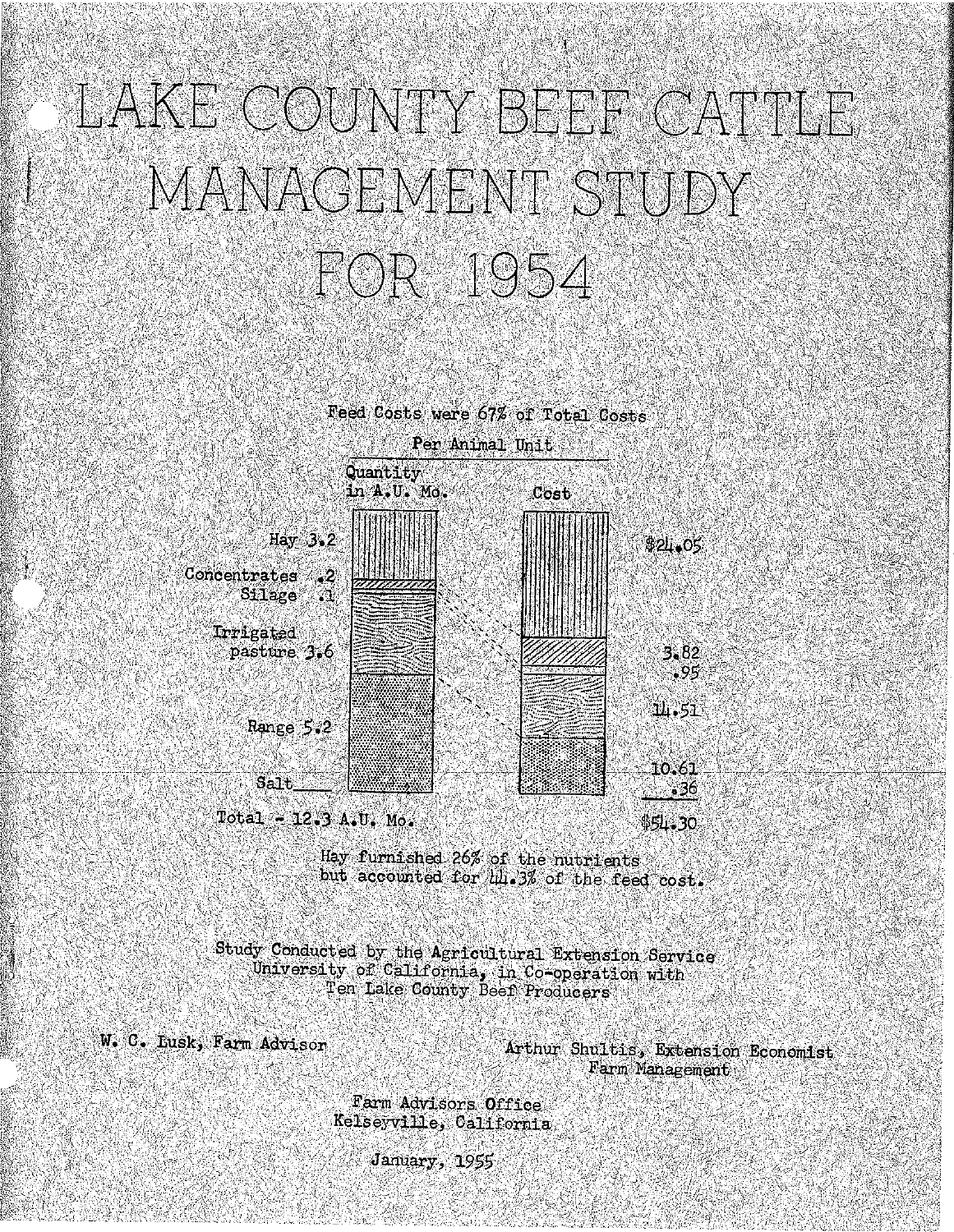#### lNTRODUCTION

This is the second annual report of the Lake County Beef Management Study. This study was undertaken by the Agricultural Extension Service in co-operation with a small group of local beef producers for the purpose of learning more about this business and to discover how profits might be improved. Records were obtained on the beef enterprise from ten growers) covering the calendar year 1954. Some of these enterprises are a small sideline to other kinds of farming. All but one included a breeding herd. Hay and irrigated pasture each contributed a larger proportion of total feed costs used during the year than did the natural range. Hence feed costs were high and all but one record showed a loss.

The averages for these 10 records shown in the following report should not be considered as typical of beef production in Lake County. They apply only to these 10 enterprises and only for the year  $1954$ . It is hoped that this study may continue for a few more years and hence develop information more typical of what may be expected over a few years with costs and prices more nearly in line, and with type of production more suitable to the feeds available.

#### EXPLANATION OF RECORDS AND TERMS

Beef Enterprise - These records cover the beef enterprise only as a part of the operator's total farm business but separate from feed production4 All feeds, whether purchased or produced, are charged to beef enterprise on a quantity basis at the farm value per ton of hay and per animal unit month for range and irrigated pasture. Labor costs are only for care of the cattle and do not include labor in growing the feed. The investment per animal unit shown at the bottom of Table 2 is for cattle and cattle buildings and equipment only and does not include range; pasture, and feed crop land,

Animal Unit - Size of enterprise is shown in average animal units in the enterprise for the year. An animal unit is a mature head of cattle over 2 years of age or its equivalent in stock of other ages. We figured calves.at from 0,2 to 045 animal units per head, depending on age, and yearlings at  $/75$ <sup>.</sup> Animal units in each herd were calculated each month, based on the number of head and age in each group. All production and cost figures are shown in detail per average animal unit for the year.

 $A$ nimal Unit Month - Pasturage is shown and figured in animal unit months. One animal unit month is the feed required for good growth or production by one animal unit for one month. It is roughly equivalent to  $\cdot$ 4 ton of hay in nutrient content and may be considered as furnishing about 400 pounds of total digestible nutrients.

Production - Net production is figured in pounds of live weight and value of animals as follows: Sales plus closing inventory less purchases and opening inventory. Its calculation is shown in Table 2 by value per animal unit.

Management Income - is the value of production less the total cost of production as shown per animal unit in Table 2. Total costs include interest on the investment in the beef enterprise and the value of the operator's own labor, This profit figure is the remainder available to reimburse management after all other costs have been met. Losses are shown by a minue sign  $(-)$ .

Farm Income - is the management income plus the operator's labor and interest on investment. It is the amount available from the beef enterprise to reimburse the operator for his labor, management, and invested capital. Or it is profit as figured when operator's labor and interest on investment are not included in expenses. This figure as shown in this report applies only to the beef enterprise and does not include profit or loss in feed producing enterprises, such as range, hay and irrigated pasture. Total net farm income from all these enterprises together is not available.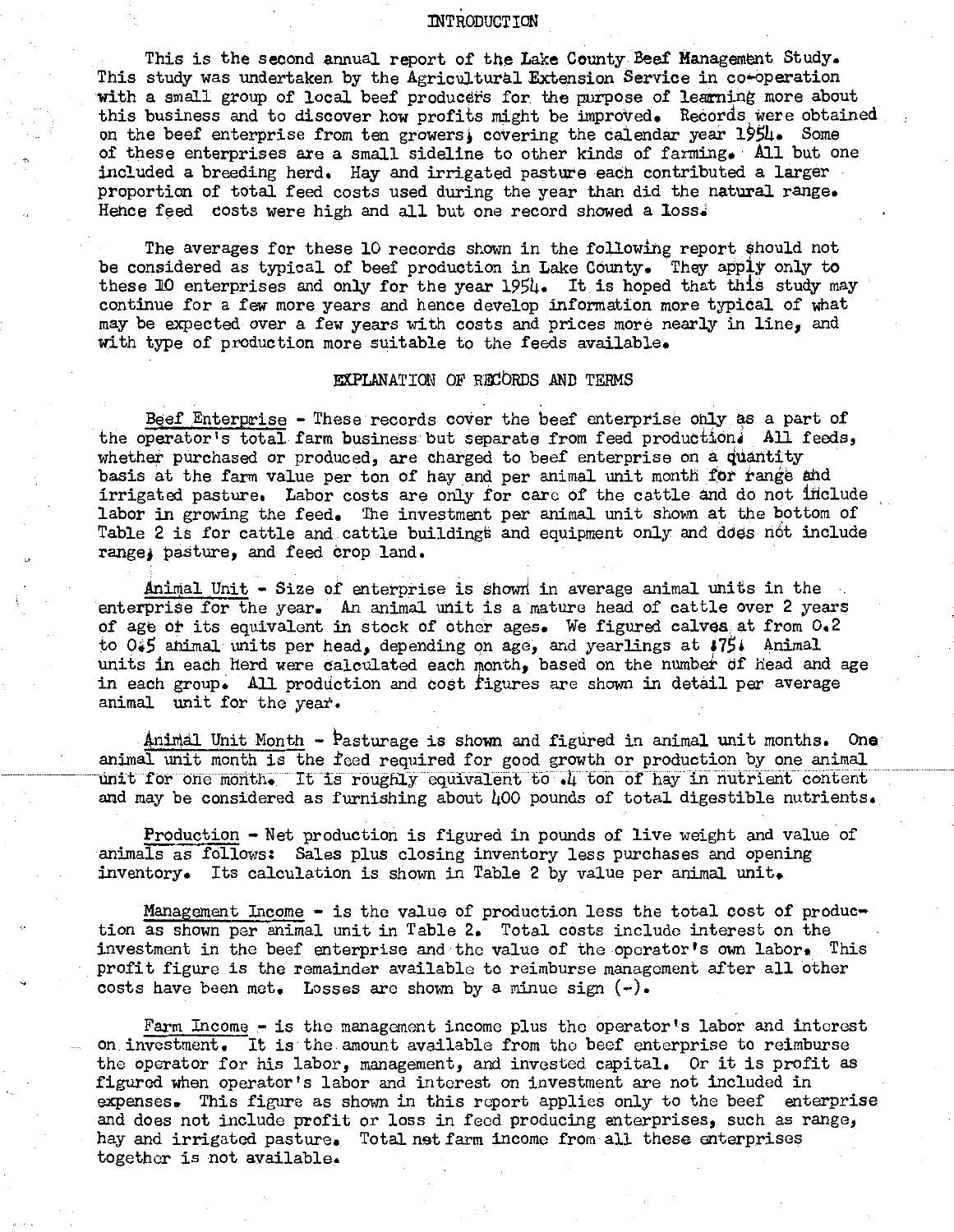## TABLE 1 - GENERAL SUMMARY OF LAKE COUNTY 1954 BEEF ENTERPRISE RECORDS

|                                                                                         | 10                                                                                                                                                                                                                                                                                                                                                                                                    | 1                           | 6                       | 8                       | 9                       | 4                       |                         | 5                       | 3                       | $\mathbf{2}$            | Average                 |
|-----------------------------------------------------------------------------------------|-------------------------------------------------------------------------------------------------------------------------------------------------------------------------------------------------------------------------------------------------------------------------------------------------------------------------------------------------------------------------------------------------------|-----------------------------|-------------------------|-------------------------|-------------------------|-------------------------|-------------------------|-------------------------|-------------------------|-------------------------|-------------------------|
| Number of animal units<br>Animal units per cow                                          | 19.0<br>na singa wa                                                                                                                                                                                                                                                                                                                                                                                   | 169.7<br>1.8                | 61.8<br>$1 - 8$         | 48.3<br>1.5             | 18.8<br>$2 - 7$         | $53 - 1$<br>1.7         | 과 3<br>1.7              | $103 - 3$<br>1.6        | 65.0<br>1.7             | 40.2<br>1.3             | 594.1<br>1.7            |
| Calves raised per cow<br>Pounds produced per cow                                        | -----<br>$- - - - -$                                                                                                                                                                                                                                                                                                                                                                                  | 1.0<br>574.                 | .77<br>721.             | .85<br>727.1,832.       | $-57$                   | .90<br>569.             | .89<br>688.             | $-67$<br>410.           | .63<br>$374 -$          | .77<br>497.             | .82<br>635.             |
| Pounds produced per animal unit                                                         | 647.                                                                                                                                                                                                                                                                                                                                                                                                  | 321.                        | $\mu$ 08.               | 1.96.                   | 680.                    | $332 -$                 | 416.                    | $254 -$                 | 219.                    | 371.                    | $365 -$                 |
| Main age and kind sold<br>Price received per cwt.                                       | Yr.St.<br>19.21                                                                                                                                                                                                                                                                                                                                                                                       | 18.13                       | S-2 yr. Yr.St.<br>19.35 | Calves<br>18.67         | Yr.St.<br>17.85         | Cows<br>8.70            | <b>Calves</b><br>15.52  | Cows<br>$9 - 73$        | Yr.Heif.Cows<br>14.80   | 13.01                   | Yr.St.<br>18.67         |
| Av. price per cwt. all sales<br>Value per cwt. produced<br>Total cost per cwt. produced | 19.15<br>21.49<br>17.65                                                                                                                                                                                                                                                                                                                                                                               | 17.54<br>$17 - 83$<br>20.54 | 16.85<br>16.67<br>19.74 | 20.70<br>17.17<br>20.02 | 15.90<br>12.76<br>15.28 | 11.23<br>12.30<br>21.19 | 15.81<br>12,66<br>20.42 | 10.58<br>10.90<br>26.07 | 15.87<br>21.36<br>46.27 | 13.84<br>14.20<br>29.16 | 15.83<br>15.34<br>22.06 |
| Management income per cwt.                                                              | 3.84                                                                                                                                                                                                                                                                                                                                                                                                  | $-2.71$                     | $-2.07$                 | $-2.85$                 | $-2.52$                 | $-8.89$                 | $-7.76$                 | $-15.17$                |                         | -24.91 -14.96           | $-6.72$                 |
| All costs per cow<br>Value produced per cow                                             | -----<br>$\frac{1}{2} \frac{1}{2} \frac{1}{2} \frac{1}{2} \frac{1}{2} \frac{1}{2} \frac{1}{2} \frac{1}{2} \frac{1}{2} \frac{1}{2} \frac{1}{2} \frac{1}{2} \frac{1}{2} \frac{1}{2} \frac{1}{2} \frac{1}{2} \frac{1}{2} \frac{1}{2} \frac{1}{2} \frac{1}{2} \frac{1}{2} \frac{1}{2} \frac{1}{2} \frac{1}{2} \frac{1}{2} \frac{1}{2} \frac{1}{2} \frac{1}{2} \frac{1}{2} \frac{1}{2} \frac{1}{2} \frac{$ | 117.81<br>102.29            | 142.26<br>120.12        | 145.49<br>124.76        | 279.96<br>233.75        | 120.60<br>70,00         | 140.56<br>87.16         | 106.95<br>44.70         | 172.94  144.95          | $79 - 83$   $70 - 58$   | 139.97<br>97.32         |
| Management income per cow<br>Farm income per cow                                        | $- - - -$                                                                                                                                                                                                                                                                                                                                                                                             | $-15.52$<br>3.45            | $-22.14$<br>$7 - 83$    | $-20.73$<br>6.42        | $-46.21$<br>16,02       | $-50.60$<br>-23.59      | $-53.40$<br>$-13.38$    | $-62.25$<br>$-39.69$    | -93.11  -74.37          | $-50.41$ $-46.57$       | $-42.65$<br>$-14.40$    |

Individual records are listed above in order of management income per animal unit which appears in Table 2. The more profitable records are at the left above. The only record with a true profit is No. 10 which had no cows but bought calves and sold yearlings. Losses are indicated by a minus sign. Records 1, 6, 8, and 9 had a loss or minus management income, but all four had a plus farm income which is profit without including the value of family labor and interest on the beef enterprise investment as expenses. Notice that all sold steers over a year old except No. 8 which sold calves.

The last 5 records beginning with No. 4 all had a minus farm income. Income was not great enough to cover production costs including a fair value for the farm produced feeds such as hay, irrigated pasture and range. Majority of sales from these unprofitable enterprises were cows and calves. Such animals do not ordinarily bring enough to cover costs of production on such high cost feeds as hay and irrigated pasture.

Cattle sold are those produced partly this year and partly in former years. The average value per hundredweight of stock produced during the year takes in inventories of cattle still on hand and hence differs from the average price of - cattle sold. Costs can only be applied to quantity produced this year.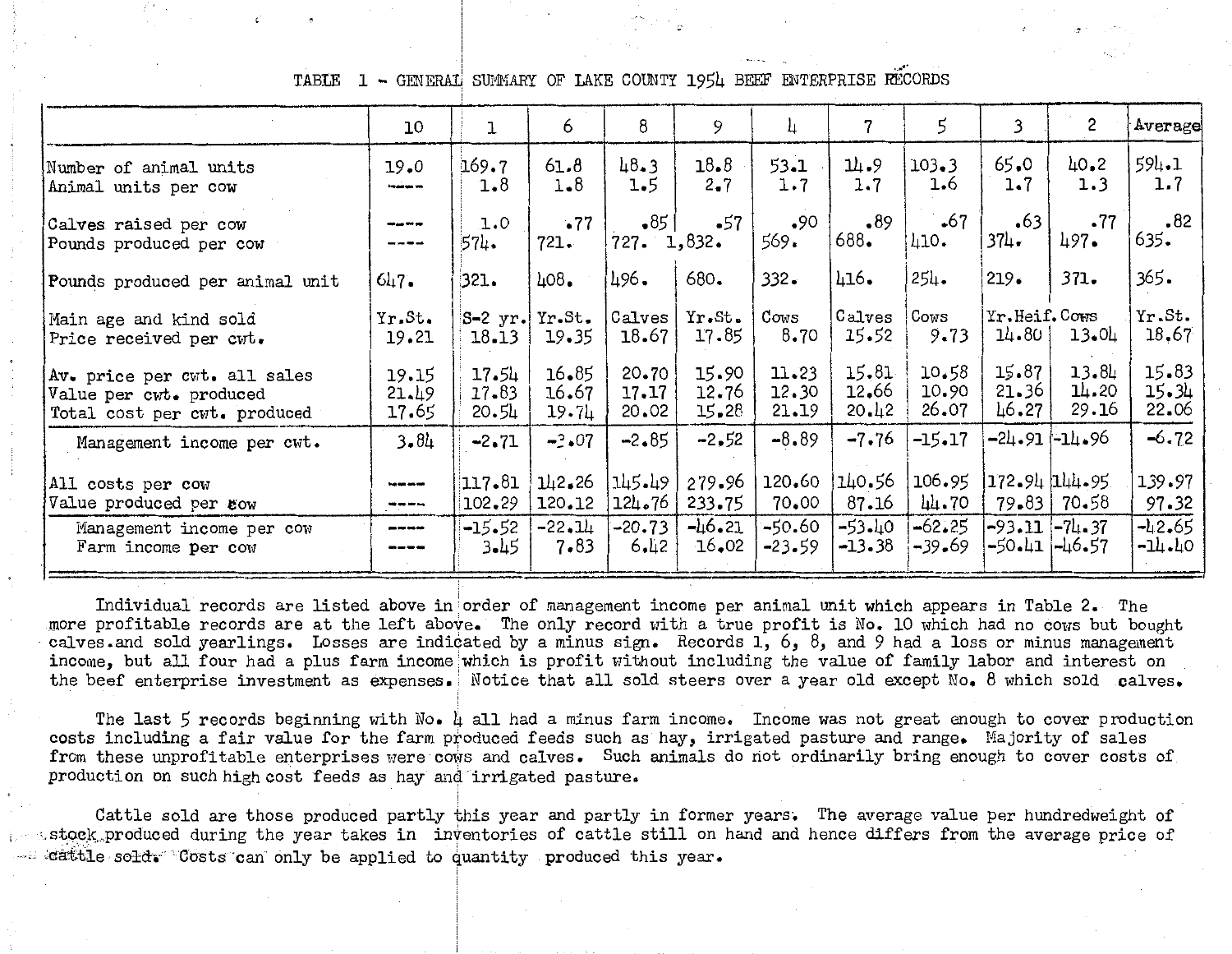TABLE 2 - INCOME, COSTS AND NET INCOME PER ANIMAL UNIT

|                                        | 10              | I                                                                                                                                                                                                                                                                                                                                                           | 6                                   | 8             | 9                | 4              | $\overline{7}$ | 5        | 3             | 2         | Average    |
|----------------------------------------|-----------------|-------------------------------------------------------------------------------------------------------------------------------------------------------------------------------------------------------------------------------------------------------------------------------------------------------------------------------------------------------------|-------------------------------------|---------------|------------------|----------------|----------------|----------|---------------|-----------|------------|
| Income per animal unit                 |                 |                                                                                                                                                                                                                                                                                                                                                             |                                     |               |                  |                |                |          |               |           |            |
| Bulls sold                             | -----           | $3 - 18$                                                                                                                                                                                                                                                                                                                                                    | 3.45                                | $- - - -$     | ---              | -----          |                | 4.07     | -----         |           | 1.98       |
|                                        | ----            | - 74                                                                                                                                                                                                                                                                                                                                                        | 5.54                                | 2.90          | 40.11            | 21.48          | $- - -$        | 26.68    | 8.59          | 29.76     | 11.80      |
| Cows sold                              | $3 - 11$        | 5.49                                                                                                                                                                                                                                                                                                                                                        | 2.77                                | 30.38         | 13.00            | 2.07           | 42.70          | 2.09     |               | 2.26      |            |
| Calves sold                            | -----           |                                                                                                                                                                                                                                                                                                                                                             |                                     |               |                  | 2.03           | 7.20           |          | 1.07          |           | 6.71       |
| Yearling heifers sold                  |                 | 1.49                                                                                                                                                                                                                                                                                                                                                        | 39.39                               | 22.32         | 113.52<br>200.41 |                | 22.21          | 4.51     | 24.37         | 2.87      | 13.94      |
| Yearling steers sold                   | 240.43          | $-90$                                                                                                                                                                                                                                                                                                                                                       | 41.48<br>-----                      | 3.71          |                  | 13.38<br>----- | -----          | ------   | 11.93         | 2.86      | 22.16      |
| 2-year-old steers sold                 | $- - - -$       | 22.75                                                                                                                                                                                                                                                                                                                                                       |                                     | 47.29         | 49.87            |                |                | -----    | 19.19         | -----     | 14.01      |
| Total sales per animal unit            | 243.87          | 34.551                                                                                                                                                                                                                                                                                                                                                      | 92.63                               | 106.63        | 416.91           | 38.96          | 72.11          | 37.35    | 65.15         | $37 - 75$ | 70.63      |
| Plus an increase stock inventory       | $24 - 73$       | 22.71                                                                                                                                                                                                                                                                                                                                                       | -----                               | ------        | -----            | 1.90           | -----          | -----    | -----         | 14.93     | ----       |
| or less a decrease stock inventory     | And the America | -----                                                                                                                                                                                                                                                                                                                                                       | 19.75                               | 21.39         | 225.19           | ----           | 19.47          | 9.65     | 18.48         | -----     | 6.65       |
| Less cost of stock bought              | 129.52          | $\frac{1}{2} \sum_{i=1}^n \frac{1}{2} \sum_{i=1}^n \frac{1}{2} \sum_{i=1}^n \frac{1}{2} \sum_{i=1}^n \frac{1}{2} \sum_{i=1}^n \frac{1}{2} \sum_{i=1}^n \frac{1}{2} \sum_{i=1}^n \frac{1}{2} \sum_{i=1}^n \frac{1}{2} \sum_{i=1}^n \frac{1}{2} \sum_{i=1}^n \frac{1}{2} \sum_{i=1}^n \frac{1}{2} \sum_{i=1}^n \frac{1}{2} \sum_{i=1}^n \frac{1}{2} \sum_{i=$ | 4.85                                | $\frac{1}{2}$ | 104.69           | -----          | -----          | ------   | ------        | ----      | 7.96       |
| Net value of production per A.U.139.08 |                 | 57.261                                                                                                                                                                                                                                                                                                                                                      | 68.03                               | 85.21         | 87.03            | 40.86          | 52.64          | 27.70    | 46.67         | 52.68     | 56.02      |
|                                        |                 |                                                                                                                                                                                                                                                                                                                                                             |                                     |               |                  |                |                |          |               |           |            |
| Expenses per animal unit               |                 |                                                                                                                                                                                                                                                                                                                                                             |                                     |               |                  |                |                |          |               |           |            |
| Total feed costs or value              | 76.83           | 48.83                                                                                                                                                                                                                                                                                                                                                       | 56.32                               | 68.76         | 59.61            | 47.35          | 49.65          | 45.00    | 57.41         | 73.56     | 54.30      |
| Hired labor                            | ----            | 1.16                                                                                                                                                                                                                                                                                                                                                        | .37                                 | -----         | -----            | -----          | ----           | ----     | 2.05          | 4.20      | -88        |
| Operator's labor                       | $8 - 88$        | 2,21                                                                                                                                                                                                                                                                                                                                                        | 7.10                                | 6.11          | 13.43            | $4 - 71$       | 12,92          | 3.77     | 12.38         | 10.26     | 6,02       |
| Horse, auto and truck cost             | 4.11            | 1.00                                                                                                                                                                                                                                                                                                                                                        | 1.70                                | 1.72          | 13.12            | -----          | 4.03           | 1.55     | 3.99          | 4.18      | 2.24       |
| Miscel. expense, taxes, etc.           | 6.32            | 3.19                                                                                                                                                                                                                                                                                                                                                        | 4.00                                | $8 - 41$      | 5.15             | 3.70           | $5 - 37$       | 4.00     | 4.08          | 4.62      | 4.29       |
| Depreciation buildings & equip.        | 6.84            | 1.15                                                                                                                                                                                                                                                                                                                                                        | 1.21                                | 1.97          | 3.19             | 3.58           | 1.67           | 1.74     | 8.61          | .87       | 2,60       |
| Interest on investment, 5%             | 11.21           | 8.41                                                                                                                                                                                                                                                                                                                                                        | 9.87                                | 12.43         | $9 - 71$         | 11.06          | 11.26          | 10.20    | 12.58         | 10.48     | 10.24      |
| Total cost per animal unit             | 1114.19         | 65.95                                                                                                                                                                                                                                                                                                                                                       | $80 - 57$                           | 99.40         | 104.24           | 70.10          | 84.90          | 66.26    | 101.10        | 108.17    | $80 - 57$  |
|                                        |                 |                                                                                                                                                                                                                                                                                                                                                             |                                     |               |                  |                |                |          |               |           |            |
| Management income per animal unit      | 24.89           | $-8.69$                                                                                                                                                                                                                                                                                                                                                     | $-12.54$                            | $-14.16$      | $-17.21$         | -29.54         | $-32.26$       | -38.56   | $-54.43$      | $-55.49$  | $-24.55$   |
| Add operator's labor                   | 8.88            | 2.21                                                                                                                                                                                                                                                                                                                                                        | 7.10                                | 6.11          | 13.43            | 4.71           | 12.92          | 3.77     | 12.38         | 10.26     | 6.02       |
| Add interest on investment             | 11.21           | $8 - 11$                                                                                                                                                                                                                                                                                                                                                    | 9.87                                | 12.43         | 9.71             | 11.06          | 11.26          | 10,20    | 12.58         | 10.48     | 10.24      |
| Farm income per animal unit            | 44.98           | 1.93                                                                                                                                                                                                                                                                                                                                                        | $4 - 43$                            | 4.38          | 5.96             | $-13.77$       | $-8.08$        | $-24.59$ | $-29.47$      | $-34.75$  | $-8.29$    |
|                                        |                 |                                                                                                                                                                                                                                                                                                                                                             |                                     |               |                  |                |                |          |               |           |            |
| Average investment per animal          |                 |                                                                                                                                                                                                                                                                                                                                                             |                                     |               |                  |                |                |          |               |           |            |
| unit beef enterprise only              | 224.21          |                                                                                                                                                                                                                                                                                                                                                             | $168.21$ $197.53$ $248.66$ $194.78$ |               |                  |                |                |          | 251.62 209.61 |           | $204 - 74$ |

Value of stock produced per animal unit is composed of sale plus an increase in stock inventory during the year or minus a decrease and less the cost of stock bought. This is shown in the first section of the above table. Expenses shown in the second section of the table are deducted from the value produced to obtain profit or loss. Management income and the computation of farm income appear after costs. Notice the wide range in beef enterprise farm income per animal unit from  $\frac{1}{4}$ .98 in No. 10 down to a minus \$34.75 in No. 2.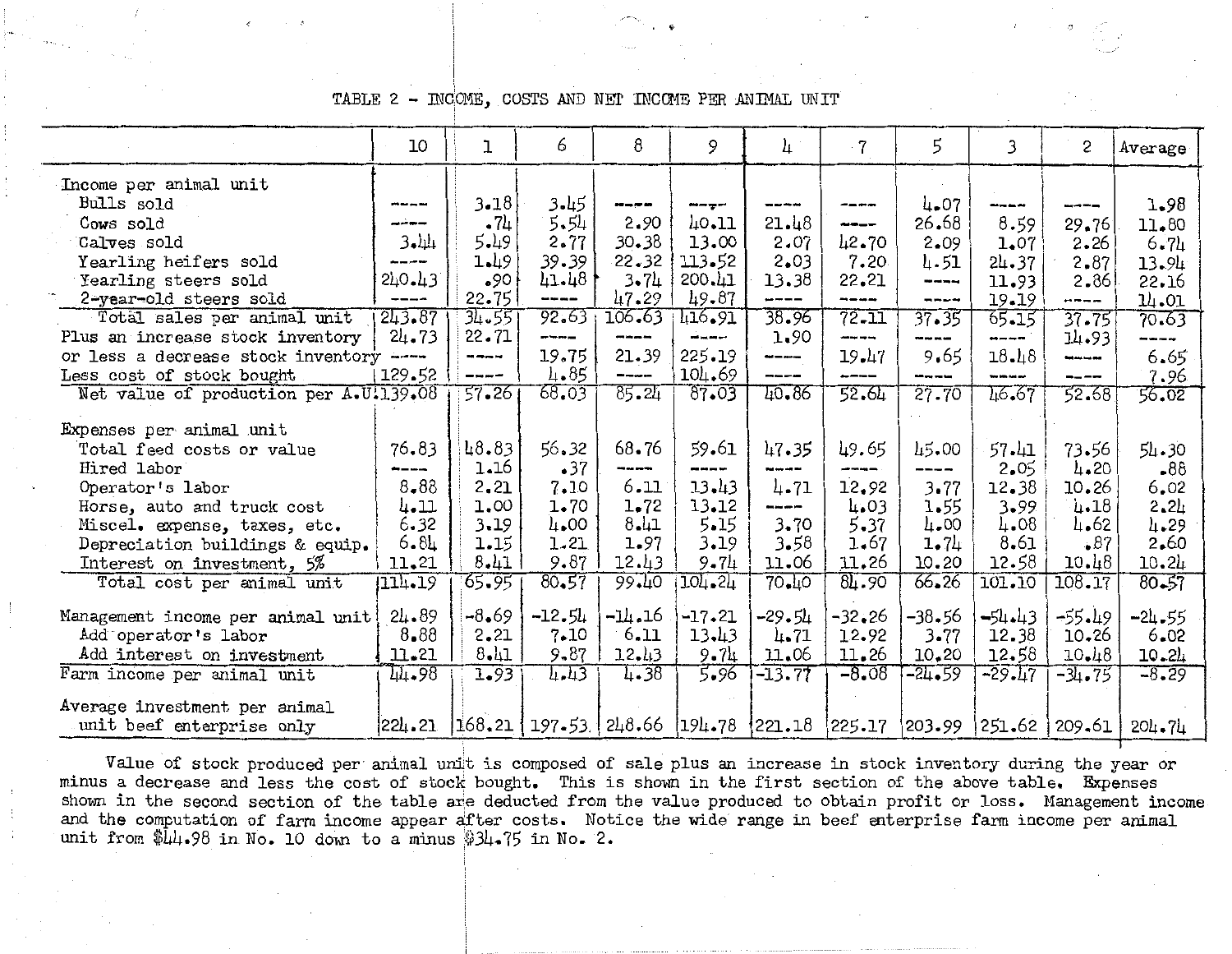#### - FEED QUANTITIES, PRICES AND COSTS PER ANIMAL UNIT TABLE 3

|                                                                                                                                                                                          | 10                                                   | ı                                                           | 6                                                     | 8                                                      | 9                                                          | 4                                                     | 7                                                       | 5                                                              | 3.                                                     | 2                                                                 | Average                                                      |
|------------------------------------------------------------------------------------------------------------------------------------------------------------------------------------------|------------------------------------------------------|-------------------------------------------------------------|-------------------------------------------------------|--------------------------------------------------------|------------------------------------------------------------|-------------------------------------------------------|---------------------------------------------------------|----------------------------------------------------------------|--------------------------------------------------------|-------------------------------------------------------------------|--------------------------------------------------------------|
| Quantities, per animal unit<br>Tons of hay<br>Pounds of concentrates                                                                                                                     | 2.34<br>737.00                                       | 1.39<br>20.00                                               | 1.46<br>65.00                                         | 1.45<br>112.00                                         | 1.36                                                       | 1.11<br>4.00                                          | 1.17<br>$- -$                                           | 1.00                                                           | •92<br>251.00 378.00                                   | 1.54<br>142.00                                                    | 1.29<br>140.00                                               |
| All feeds in animal unit months<br>Hay<br>Concentrates<br>Silage<br>Irrigated pasture                                                                                                    | $5 - 8$<br>1.1<br>--<br>6.6<br>---                   | 3.5<br>$\cdot$ 1<br>--<br>2.7<br>6.3                        | 3,6<br>$\cdot$ 1<br>4.6<br>4.3                        | 3.6<br>$\cdot^2$<br>m an<br>7.2<br>1.2                 | باء3<br>$- -$<br>$- -$<br>4.4<br>$7 - 1$                   | 2.8<br>--<br>---<br>6.3                               | 3.0<br>$\overline{\phantom{a}}$<br>--<br>և և<br>6.1     | 2.5<br>$\cdot$ 5<br>$-$<br>8.8                                 | 2.3<br>$\cdot$ 7<br>$\cdot$ 2<br>3.6                   | 3.9<br>$\cdot^2$<br>$\bullet$ <sup>8</sup><br>5.2                 | $3 - 2$<br>$\cdot^2$<br>$\cdot$ l<br>3.6                     |
| Range<br>Total A.U.Mo.                                                                                                                                                                   | 13.5                                                 | 12.6                                                        | 12.6                                                  | 12.2                                                   | 14.9                                                       | 1.5<br>10.6                                           | 13.8                                                    | 11.8                                                           | 4.9<br>11.7                                            | 3.8<br>13.9                                                       | 5.2<br>12.3                                                  |
| Cost per 400 lbs. TDN - feed<br>equivalent to one A.U.Mo.<br>In hay<br>In concentrates<br>In silage<br>Irrigated pasture, per A.U.Mo.<br>Range, per A.U.Mo.<br>In all feeds and pastures | 6,90<br>$8 - 95$<br>--<br>4.00<br>--<br>5.68         | 7.02<br>19.83<br>--<br>4.00<br>1.98<br>3.89                 | 7.73<br>10.00<br>---<br>3.50<br>2.50<br>4.45          | 9.34<br>15.45<br>--<br>4.00<br>2.00<br>5.63            | 7.98<br>÷-<br>4.00<br>2.01<br>3.99                         | $6 - 77$<br>--<br>4.00.<br>2.00<br>4.48               | 6.36<br>--<br>4.00<br>2.00<br>3.59                      | 7.26<br>20.91<br>$- -$<br>$-$<br>1.95<br>3.83                  | 7.60<br>13.96<br>$23 - 75$<br>4.00<br>2.00<br>4.91     | 8.03<br>$9 - 38$<br>6.58<br>$4 - 83$<br>2.44<br>5.29              | 7.47<br>15.43<br>12.49<br>4.01<br>2.01<br>4.40               |
| Feed costs per animal unit<br>Hay<br>Concentrates<br>Silage<br>Irrigated pasture<br>Range<br>Salt and minerals<br>Total feed cost per A.U.for yr.                                        | 40.32<br>9.89<br>---<br>26.32<br>---<br>.30<br>76.83 | 24.31<br>.70<br>--<br>11.06<br>12.46<br>$\cdot$ 30<br>48.83 | 28.16<br>.97<br>---<br>16.02<br>10.84<br>.33<br>56.32 | 33.86<br>3.20<br>--<br>28.60<br>2.48<br>$-62$<br>68.76 | 27.18<br>--<br>--<br>17.87<br>11.36<br>$\cdot$ 20<br>59.61 | 18.93<br>بلاء<br>25.09<br>3.01<br>$\cdot$ 18<br>47.35 | 18.79<br>$\sim$<br>--<br>17.72<br>12.89<br>.25<br>49.65 | 17.78<br>9.72<br>---<br>$\frac{1}{2}$<br>17.13<br>.37<br>45.00 | 17.66<br>9.88<br>5.30<br>14.52<br>9.69<br>36ء<br>57.41 | 30.95<br>2.33<br>5.40<br>24.88<br>$9 - 33$<br>$\cdot$ 67<br>73.56 | 24.05<br>3.82<br>$-95$<br>14.51<br>10.61<br>.36<br>$54 - 30$ |
| Feed cost per 100 lbs. of live<br>animals produced                                                                                                                                       | 11.87                                                | 15.21                                                       | 13.80                                                 | 13.85                                                  | $8 - 71$                                                   | 14.82                                                 | 11.94                                                   | 17.71                                                          | 26.28                                                  | 19.83                                                             | 14.87                                                        |

Feed costs are shown in detail in the above table. To compare feed quantities all feeds have been converted into animal unit months so you may see the proportion of a year's feed (12 months) represented by each type of feed used. No. 10 had no range so had the highest feed cost per AUM and per animal unit for the year but was also most profitable by using calf to yearling feeders which can stand these high feed costs and still show a profit. A cow herd can show a profit with these high feed costs only by carrying stock on to sell as yearling feeders or "good" slaughter steers.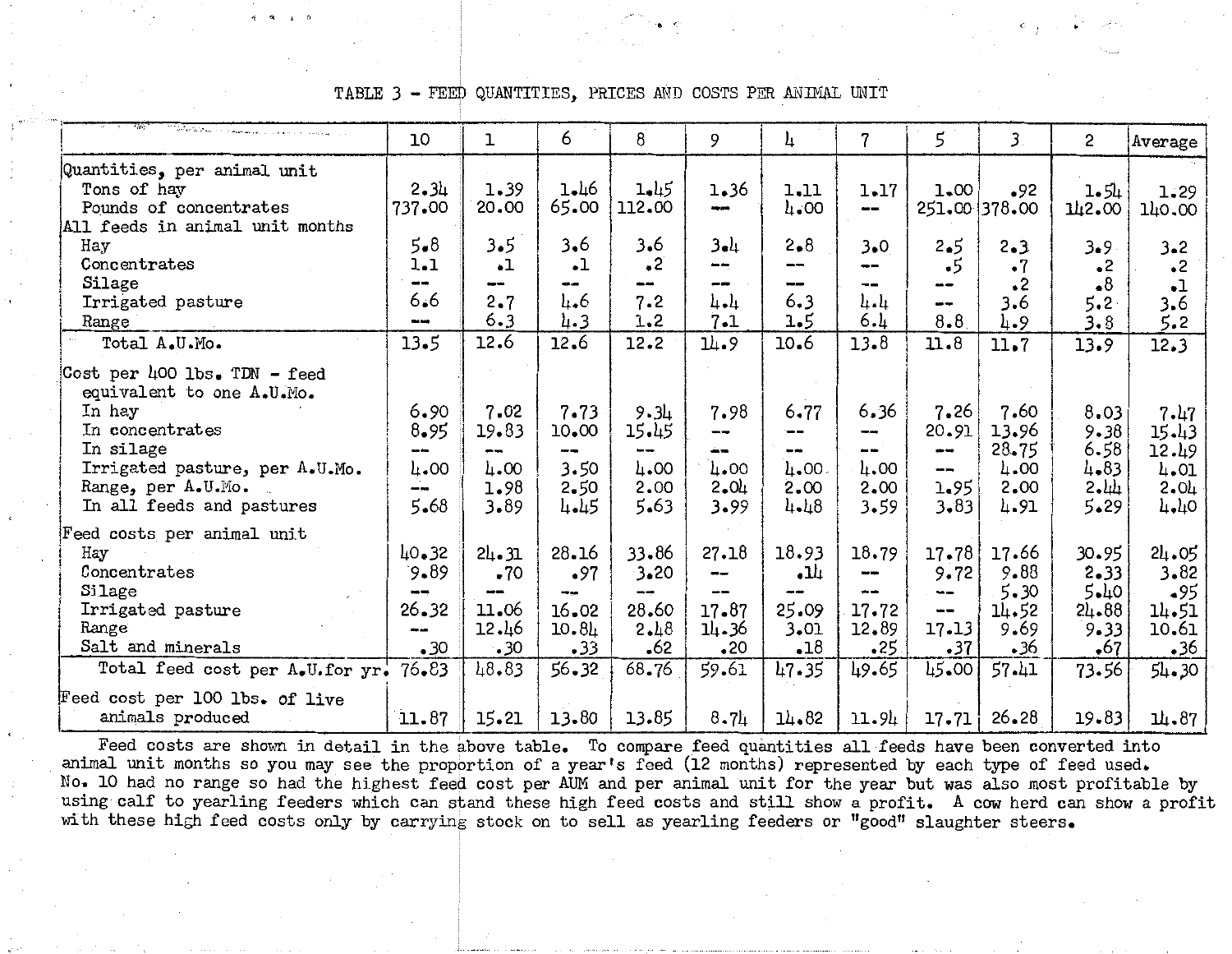'fhis study and the comparison of individual records illustrates the importance of selecting a suitable type of production to fit the feed supply and having the right number of the right kind of cattle to turn this feed into a valuable marketable product.

No. 10 which shows a profit was the only one with the type of enterprise offering the best profit opportunity on irrigated pasture with enough hay and grain to produce good slaughter steers from weaner calves purchased the year before. It is admittedly more speculative than a cow herd but the best adapted to this feed supply.

No. 1 was a cow herd with a 100 percent calf crop, getting over half its feed from lower cost range and selling 2 year old steers and some calves. A reduction in cows so all stock can be held and sold as fleshy yearling feeders or good slaughter cattle at the end of the irrigated pasture season would probably improve profit.

No. 6 is a cow herd with an economical feed supply largely in range and irrigated pasture and selling mostly yearlings but some cows to reduce the numbers and concentrate production on the yearlings.

No. 8 had high and efficient production but mostly on hay and irrigated pasture, which are high cost feeds for a cow herd. Although some yearling steers were sold at good prices, some of the calves had to be sold to carry on so many cows. All calves should be carried over for sale as yearlings and would improve the profit potential.

No. *9* is largely a feeder enterprise - calves to yearlings - but did buy and calve and then sell a few cows at a loss, which offset potential profits on the feeder calves from last year sold as yearlings.

No. 4 is a cow herd selling largely cows this year and carrying over its calves to sell at a profit next year. Raising too many heifers to sell as cows is not profitable. With largely irrigated pasture, it would be more profitable to buy calves and sell yearlings or at least minimize the cows raised and sold to concentrate on steers.

No 7 seems to be concentrating on raising cows and selling off their production as calves before their economical growth to yearlings. Cows bring a low price, and only enough should be kept to furnish the calves needed to produce some profit when sold as yearlings.

No. *5* is a cow herd which moved in the right direction by selling off some cows and holding calves to be sold at a profit next year. Feed here was largely range with no irrigated pasture. This is adapted to a cow herd selling yearling feeders. But raising too many heifers to maintain the minimum cow herd needs to be avoided, since steers bring more than cows or heifers.

No. 3 is a cow herd with only a 63 percent calf crop and not very good selling weights or prices despite considerable concentrates fed. Improved gains with a reduction in cows and heifers and more concentration on selling yearling fed steers would probably reduce losses or enable a profit.

(Continued next page)